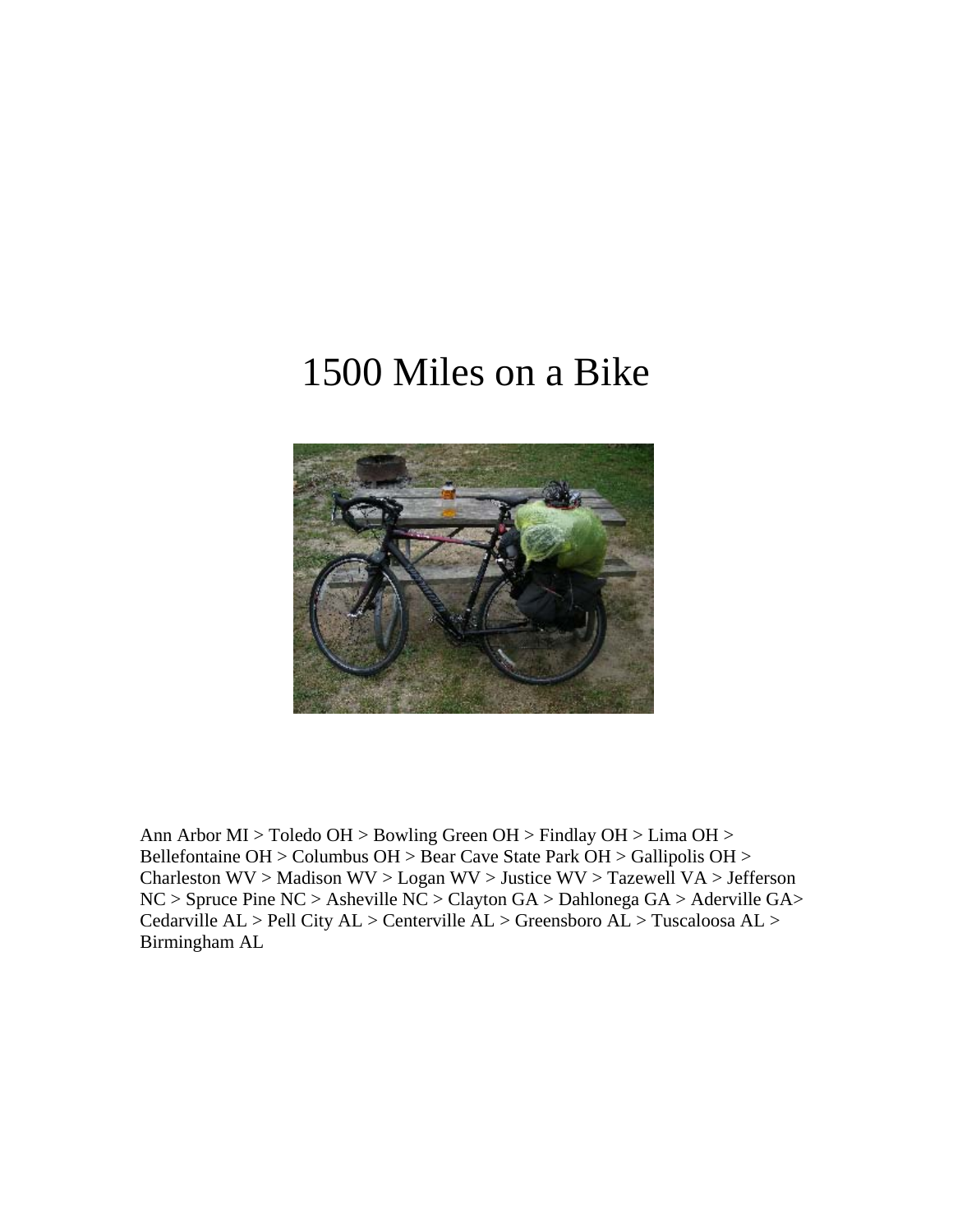From June 18th to August 24th I peddled my bike across the country. I started in Ann Arbor, Michigan rode across the cornfields of Ohio through the narrow coalmining highways of West Virginia. I crossed through the mountains of Virginia and into the highlands North Carolina spending 5 days in Asheville where I meet up with my brother Elliot. Together we rode across Northern Georgia, briefly dipped into South Carolina, before traveling deep into a hot and dry Alabama. Finally we spent 4 days near Greensboro, Alabama visiting a number of rural studio projects located in Hale, County before flying home from Birmingham. Along the way I also studied books and visited buildings by Peter Eisenman, William McDonough, Albert Kahn, and the Design Corps/Architecture for Humanity among others. While larger issues of environmental degradation and social inequality helped inform my decision to ride a bike, my primary purpose was to gain a greater understanding of the way Americans live their lives. By traveling in this manner I hoped to open myself up to more personal interactions and more interesting conversations – learning about the places we call home and the buildings we build. I was particularly interested in the raw unedited traveling experienced that riding a bike offers hoping that through this experience I would gain a greater understanding of my own country. I absolutely had an amazing time and I'm still in the process of tweezing out lessons I've learned ranging from architecture and the environment to friendship and family. Though it seem a bit odd to write about the one period of time which I wasn't really riding my bike, I decided to focus primary on the four days I spend visiting the rural studio for sake of this essay. Thank you for this wonderful opportunity it is something I will never forget.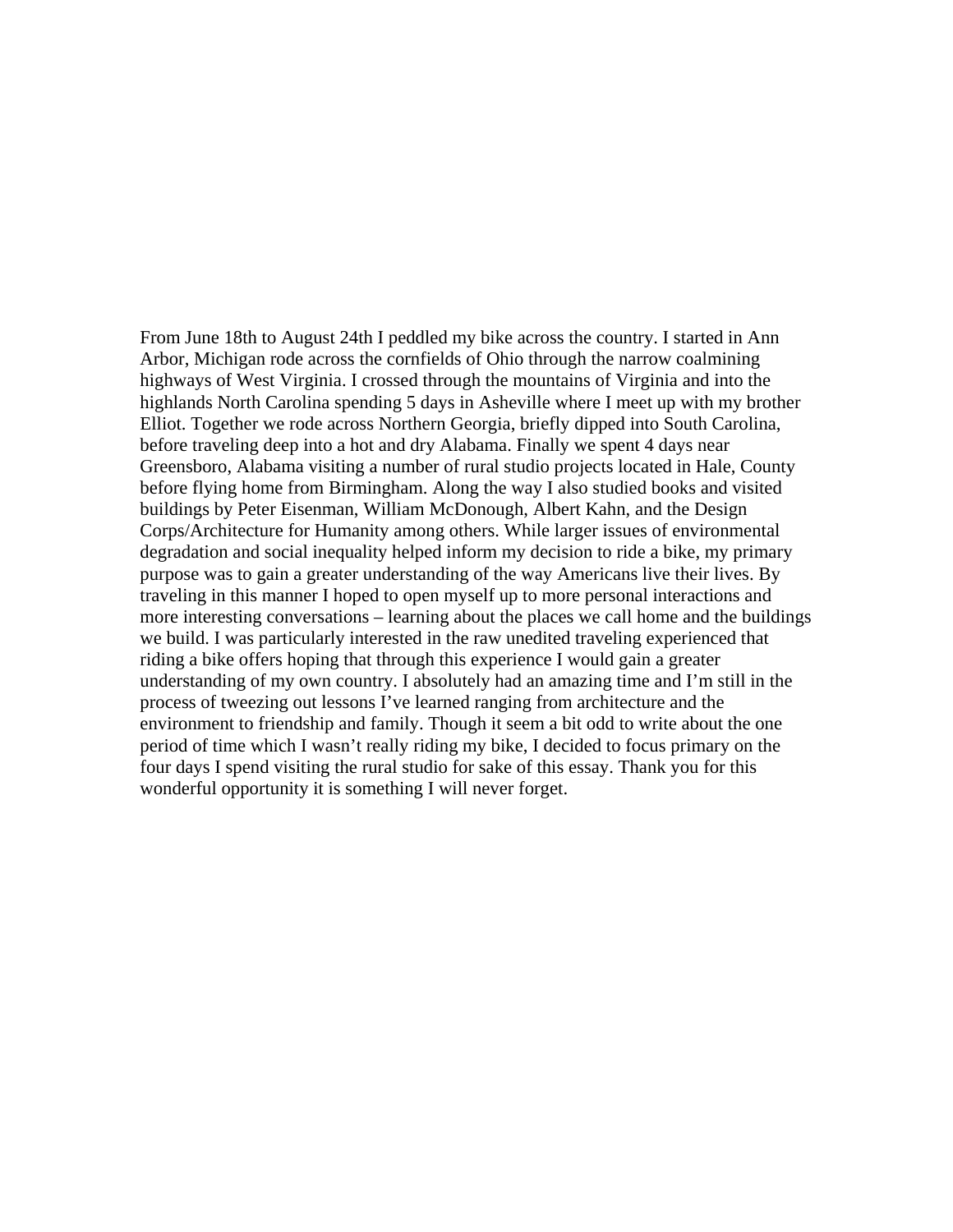"There it is" I said in a matter of fact tone, applying additional pressure to the petals and feeling the wind pick up as I headed towards what I believed to be one the greatest works of modern architecture ever created. It was a somewhat dirty thing, standing just clear of a blue broke-down trailer.

My brother kept pace and we both skidded to a stop in the loose gravel near the folded metal entrance of Ora Lee's Chapel– one the most widely praised structures to come out of Auburn's design build program The Rural Studio and as I mentioned what was, and still is, one of my all time favorite buildings. My spirits were high as we entered the welllit dry space. My eyes quickly began to follow the lines of the structure.



We had not only arrived at Mason's chapel but we had arrived *here* the beginning to the end of what would be a roughly 1500 mile bike trip beginning in Ann Arbor and ending in Birmingham, AL. We had arrived in Greensboro the previous evening sneaking in a brief chat with someone from the Hale Empowerment Resource Organization (HERO) along with a tour of the HERO children's center before calling it a day. We only had four days here and this was in my mind the real beginning of our Rural Studio

experience. I walked around the structure slowly taking it in.

Far from the vibrant, soaring pictures I had seen in numerous publications the building felt both humble and abandoned. A great deal of trash had been stuffed into boxes and stored near one wall. The laminated wooden pews had long ago been arranged in a circle, and several people had carved their names into the metal siding. The chapel's most distinguishing feature, its sculptural glass face formed with old car windshields was mostly blocked from the outside by an old trailer. However, we were not alone in the structure. A group of black puppies along with their lactating mother had moved in, claiming the boxes full of newspaper as their home.



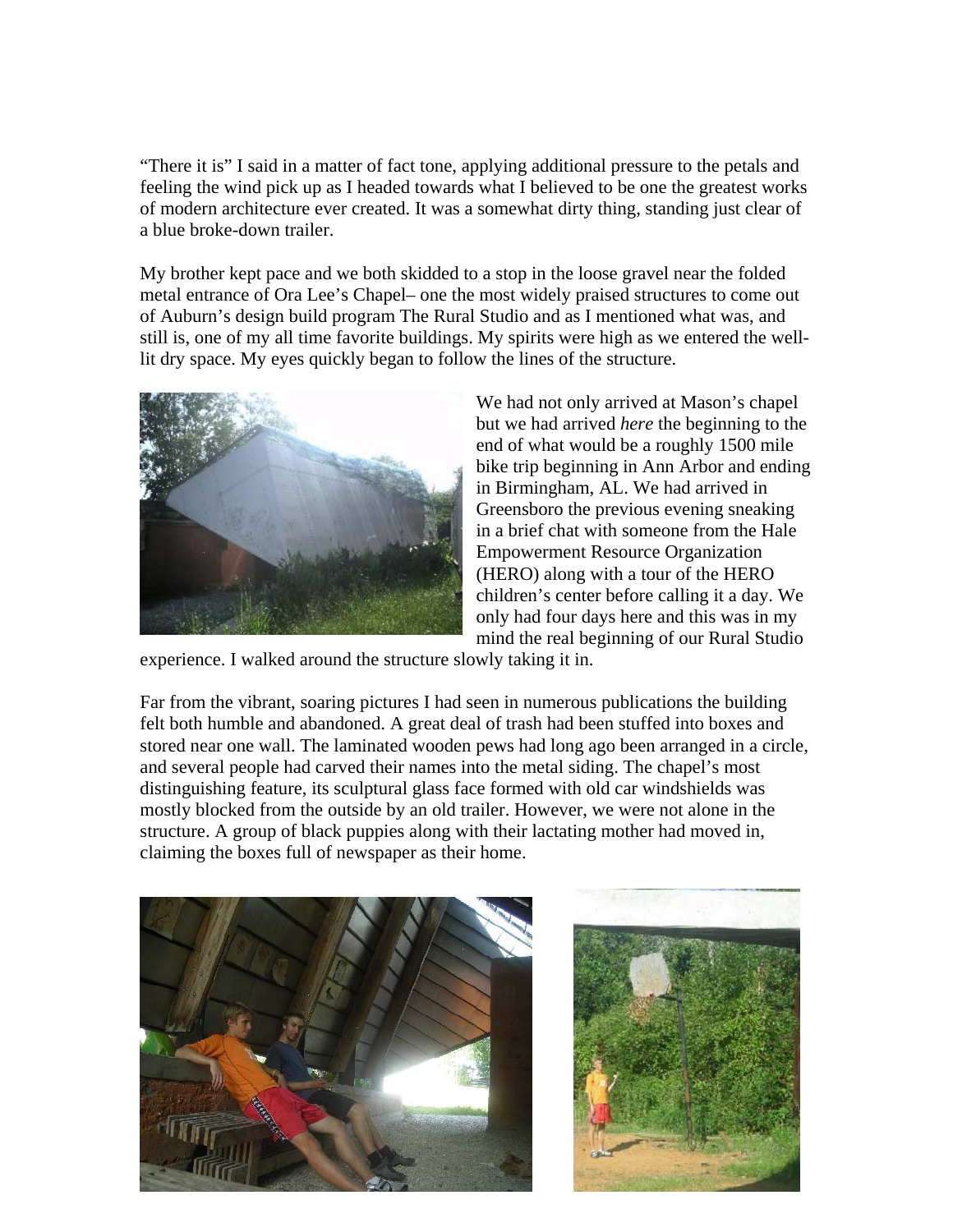I sat down on one of the laminated wooden 'pews' drank some cheap wine, ate 2 peanut butter and jelly sandwiches (an odd sort of communion) and pondered the new situation. Earlier in the day we had spent well over two hours looking for Yancy's Chapel, or the tire chapel, with no luck. Now I had no idea what to expect from the rest of the rural studio buildings. This was the one place in America I was sure I could find energetic young architects not only dedicated to working within an economically struggling community but *excelling* at it. I had come here to witness the prosperity, ingenuity, and community spirit of the rural studio. Instead I found myself staring across the street at a totally dilapidated basketball court that the studio had erected so many years ago and wondering whether I should have gone to Brazil instead. At this point, however, I knew the lesson had changed. No longer was this about reveling in the success of the rural studio's projects, it was about learning what makes low-cost community design work possible through the studio successes, failures and struggles. Looking back I can't imagine a more appropriate lesson, I finally realized this was an increasingly active organization still evolving, still adapting, and finding its niche.

After eating lunch in the chapel we rode around Mason's bend. Several housing projects were clearly visible from the road and we took our time walking around the area. We saw Christine's house, the Hay Bale House, Lucy House, Willie Bell House, and my favorite the butterfly house. Despite my brother's prodding I refused to knock on any doors. I am not sure exactly why this was. I think more than anything else I was afraid that whoever I talked to wouldn't be



happy with their rural studio house. Though not totally discouraged, I began to worry. Can a house made of carpet manufacturing scraps really be safe? Is that metal *supposed* to be bent like that? Is that house really big enough for 4 people? At this point I was afraid to know the answer to these questions, so instead we went home. We ate pizza and I looked through shiny pictures of where we would go tomorrow.

I knew the rural studio *was* positively affecting the community. Every morning, and many evening during our stay we would eat the best southern country food you can imagine at local diner called Flava's talking with anyone who shared our interests. The luxury of a home cooked meal was equally matched by the luxury of conversation. While we did meet a few people who seemed totally unaffected by both HERO and the rural studio; the majority of people had only good things to say, asking if we had met Patti or John or Dave and telling us about new projects happening in the area. It seemed the studio was fostering a sense of hope and empowerment though maybe not through the channels we had experienced. I still wanted to see a few of the Studio's classic projects but was beginning to get the sense that it was really the on-going process and continual long term commitment that was making the studio relevant at a local level.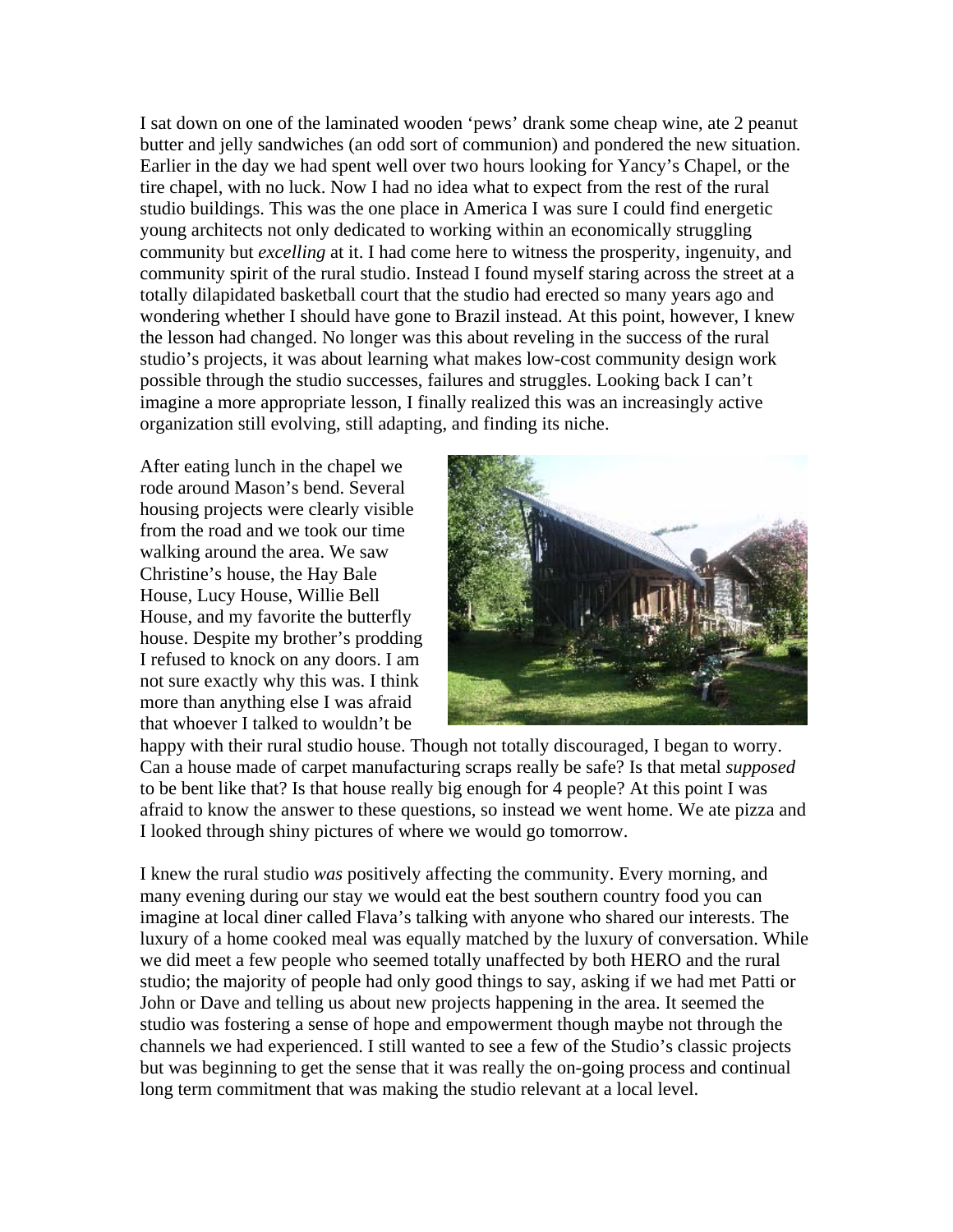The next day we rode north about 17 miles to Akron. Northern and central Alabama were, at this time, experiencing one of the worst droughts on record. The papers said that no one who was alive could remember a time of such little rain and many farmers were expecting to lose 50-70% of their crops. We felt the heat as we rode through a mix of forest and agricultural land. As we came into town we passed through rows of defunct housing before reaching the one block of commercial development in-town. In one corner a gas station; in the other, across from the police and fire stations, the rural studio's Boy's and Girl's club. As we made our approach all looked well – until we crossed the street and saw the whole picture. Windows had been smashed, entrances were boarded up, and signs stating 'Caution: Keep Out' had been hung in several places around the building. After ignoring the signs, peeking in the windows, and surveying the building we headed to the gas station for answers.

Surprisingly enough the clerk, who had been working there for the past several years, not only had no idea what had happened to the building but didn't seem to care what had happened. Another customer told us the building had been occupied by a print-maker and had just been boarded up in the last month. A print-maker? We hung our heads and began looping back south toward Sawyerville. We asked at least three people who had lived in Sawyerville their whole lives



for directions to the tire chapel only to be met with blank stares. They even claimed *no such thing exists*! Eventually we got excellent directions but we're warned that it was located on private property and the residents were out of town.



Cautiously we managed to find the place at the end of a long dirt road. Though the corners of the pews where covered in cob-webs and we doubt it had been used more than a few times, if at all, in the last few years Yancy's Chapel was exceptional. If the place had been reduced to an architectural relic, it was a relic worth seeing. We spent an enjoyable 45 minutes walking around and admiring the structure, light, view, and promenade. On the ride back, however, it was hard not to run through the list. Mason's Bend – trashed,

Akron Boy's and Girls Club – boarded up, Yancy's Chapel – privately owned and mostly abandoned. Exactly what kind of success was this?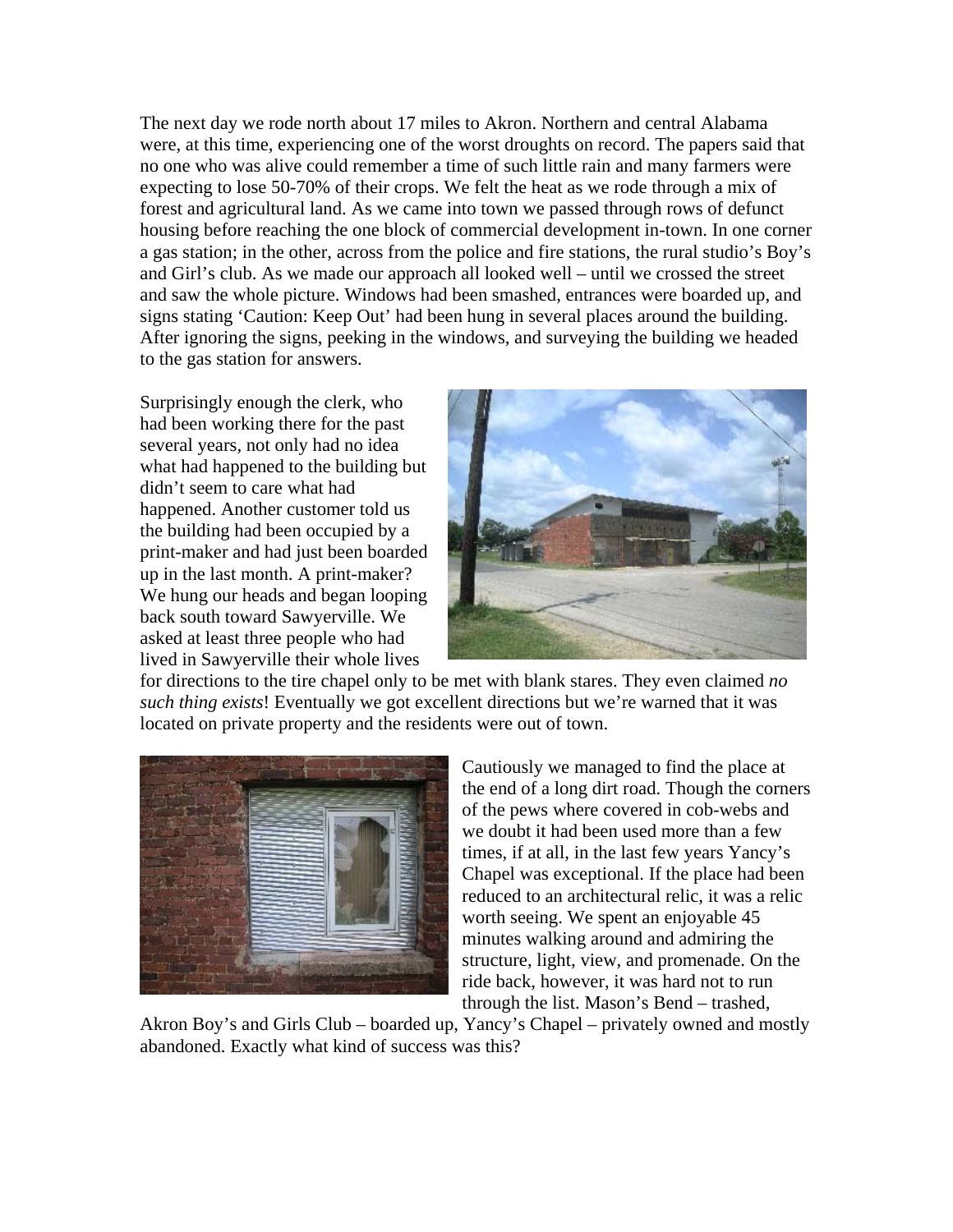

On the way home we caught a lucky break. Just along the highway we spotted something. It looked like the collision of a storage building and a future systems project. It had to be the rural studio. We pulled up to the anomaly and introduced ourselves. Sure enough there stood four recent grad students and a supervising construction manager working for the rural studio. I talked to them about my trip; they told me about their project, an animal shelter, and then we moved on

to other conversation (music, construction, Greensboro). The new project was a radical departure from the rural studio I had seen. I thought about commenting on the state of past projects but *this* rural studio seemed so far gone from what I had just seem. From formal vocabulary and the materials, right down to the choice of program, most everything was different. And of course this was a different rural studio. All of the people involved in this project had come to the studio after Samuel Mockbee. Eager to share the students invited me to come in and look around. Compared to past projects, this one was both larger and more complicated. Sections of the building were even to be air conditioned. Ten minutes later I left the site feeling a new sense of wonder. The students were reinventing the studio for a new generation based on specific needs and more refined construction methods.

For our final full day we decided to visit Newbern, the heart of the rural studio. We arrived in town uncharacteristically early, around 8:00 am and parked our bikes near the corner gas station/food mart. We spent the entire afternoon poking around studio projects some over a decade old and some still being built. We saw the student 'pods' and the communal 'supershed', a volunteer firefighter's station (which was locked) and a number of public



parks. One of the most intriguing spaces was the studio itself. From the outside the building looked as if it was held together purely by rusty scrap metal and goodwill; leading me to hope that they would, in the near future, find time to rebuild their own quarters. Despite the fact that nobody was there at the time the place still felt alive. Layer after layer of drawings hung on the wall with an army of half-finished models standing to one side. You could tell several teams of people had been in and out in the last couple of weeks. Later when we came across the studio's administrative headquarters we would learn that there were in fact four different teams working through the summer; one on the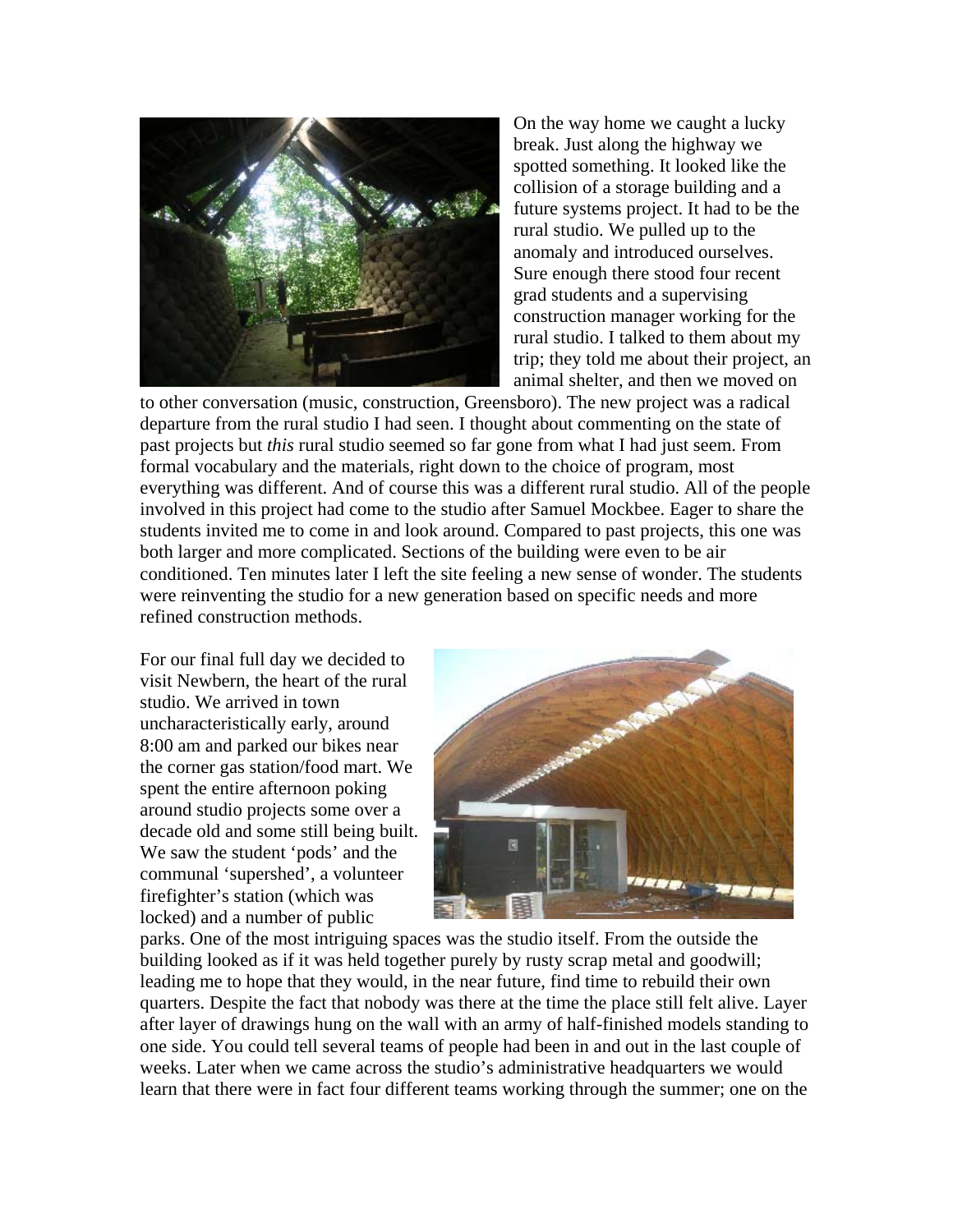animal shelter, two on a public park (Lion's Park), and another on a new Boy's and Girl's club (which although we hadn't realized it at the time was the building going up just down the road from the original boarded up club). Even during this period of relative relaxation the studio was working to finish their typical four to five projects a year.



At the headquarters, my brother and I were also able to ask a few questions. Though answers were not always satisfactory, an honest attempt was made. Apparently the old Boy's and Girl's club had failed to receive funding due to the fact that it was located on private land, while Yancy's chapel had original been put forth for a communal living situation which later fell apart. As we talked about the various projects, I became particularly interested in the 20.0 houses, a series of houses built with off-the-shelf products

arranged to suit the local climate, which rather than gifted could be purchased for around \$20,000. Seeing pictures I realized that we had actually ridden by one of these structures hardly taken notice of its humble design.

After visiting what we believed would be our final destination Sambo's memorial (subrosa) we made our way back to the gas station to get a drink and pick up our bikes. The owner of the gas station just happened to also be a volunteer fire fighter and we talked about the adjacent station. After praising the students for their hard work (many having put off job offers or even relationships to finish the project) he handed us the keys and invited us to look around for ourselves. In some ways I think this was my favorite project. The 30 or so foot high roof is supported by a series of vertical truss assemblies and provides for a single open space. The materials, arranged in elegant pairings, drew from past projects while also leaving room for innovation. Clear acrylics lit the space with diffused light while horizontal planks of unfinished wood provided additional shading. A simple folded sheet of metal provided a beautifully minimal staircase, and local woods provided warmth and visual interest in the overhead loft. This was a building which was comfortable in its own skin. A simple, abstract shed which did not strife to be overly impressive or hide itself in the background. Ultimately I believe the new projects represent a genuine evolution in the rural studio's approach. I think, given the attention and praise that past projects have received; it would have been easy for the studio to fall in the trap of trying to repeat its same poster-child successes. However, the new students and directors have done an incredible job of challenging everything from the materials they use to the philosophy they promote. The studio has retained all of the noble aspirations that initially made it so attractive while continuing to take steps which make those ideas more locally relevant and socially sustainable. That isn't to say there haven't been mistakes along to way. Arguably tens of thousands of dollars have been spent on buildings which have failed to function more than ten or even five years. Seeing the new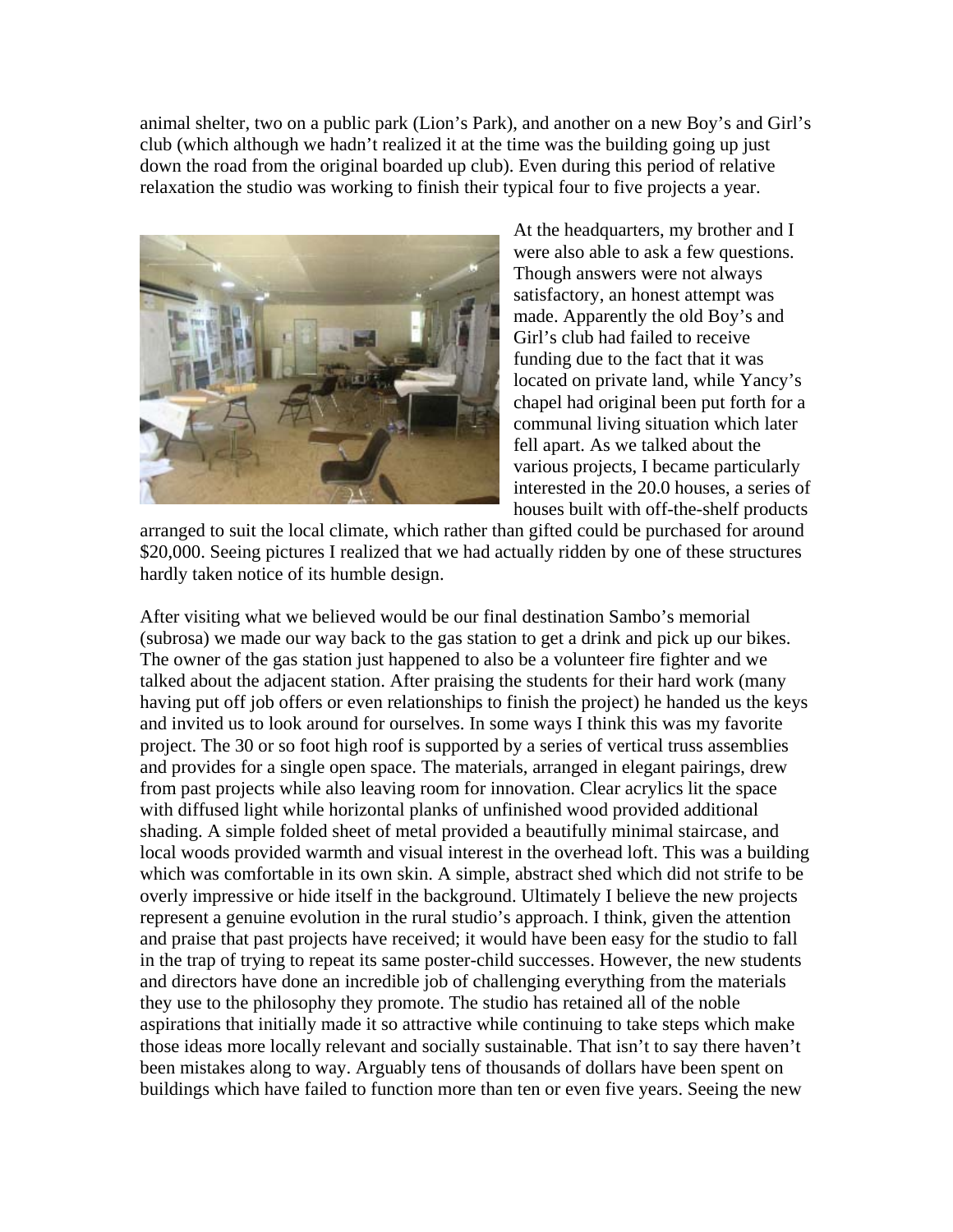Akron Boy's and Girl's club going up right next to the old boarded up club you can't help but to scratch your head and ask why. However, these lessons have helped shape the studio and after spending a few days in Hale County I was amazed at the extent to which this single program has left its mark.

I did find it curious that many of the same buildings that enjoyed so much press (the MoMa purchased a model of Yancy's chapel for \$30,000 approximately the same cost as the building) have also been some of the first to fall into disrepair. I don't know exactly why this is. Issues of private ownership and funding, vague programmatic requirements and insufficient upkeep have all contributed to the decline of any one building; but it feels like there is



something more basic which has left these buildings in their current condition. Perhaps it is because these structures were designed too much from a top-down perspective, or perhaps it is because none of the residents felt compelled to keep up the properties.

I find it interesting that given all my research and interest in the program, I've never come across any literature that chose to criticize the program. I can understand this given that it is one of only a few architectural organizations out there working for financially impoverished people, and nobody wants to help threaten the organization's value or funding. While I understand this line of reasoning, I feel that it also begins to place the rural studio on a pretty high pedestal. I think that it is easy to believe that the rural studio is an anomaly born through the genius single handed genius of Samuel Mockbee untouchable and unrepeatable. However, after this trip I feel that the most incredible aspects of the rural studio is that it exists at all. This is an organization that has adapted and grown under the wings of many passionate people. But there is no reason why similar efforts can't thrive elsewhere. In fact it is only now after this trip that I am beginning to fully appreciate and recognize the efforts of the Detroit Design Center and other community based projects.

As my brother and I flew home, from the seat of our plane we could spot some of the major landmarks and cities we had passed along the way. In the end this trip, and especially my experience with the rural studio, has left me feeling both emboldened and in a certain way also more cautious. I still can't imagine a more intriguing country to explore and I know it's only a matter of time before I get back on my bike to broaden my perspective and see more of our nation and its architecture.